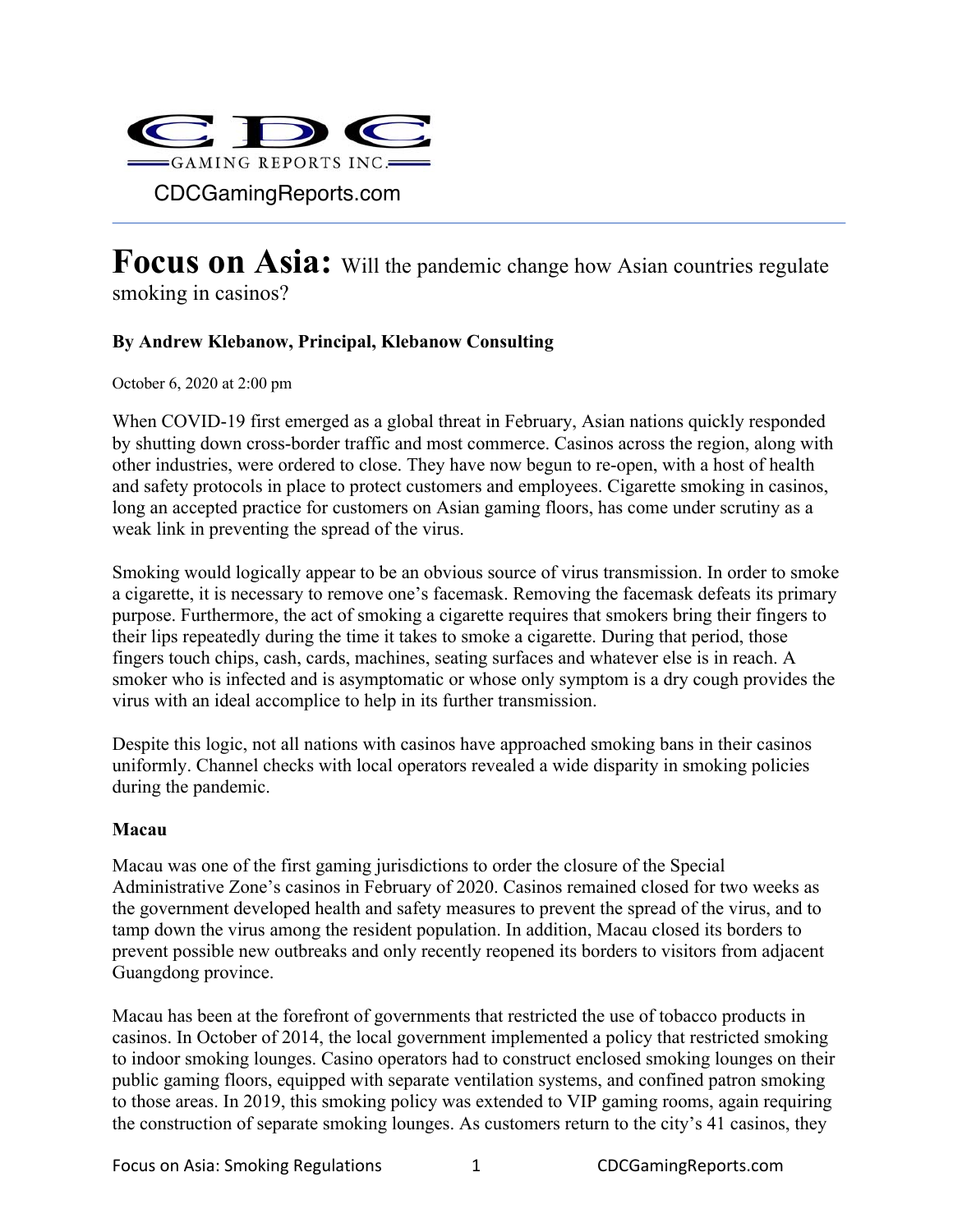will see reconfigured gaming floors and partitions at gaming tables along with previously implemented restrictions on smoking. No further changes to smoking policy is anticipated.



## **Cambodia**

In early April, the Kingdom of Cambodia ordered the closure of the nation's casinos. On July 8, NagaWorld, the nation's largest casino-resort, resumed limited operations with a wealth of health and safety measures designed in concert with the government. Masks were required for all patrons and smoking in the casino was prohibited. These protocols were subsequently adopted at other properties by government edict as they re-opened. It remains to be seen if the smoking ban on casino floors becomes permanent once the pandemic abates.

## **Singapore**

Despite aggressive measures taken by the Singaporean government to limit the spread of the virus, the government has taken a hands-off approach to prohibiting smoking in the nation-state's two integrated resorts. Each operator was essentially allowed to set their own standards with government approval. Masks are now mandated for both customers and employees. Smoking is generally permitted in the casinos but is restricted to certain areas. A person playing at a slot machine may smoke since machines have been properly spaced to allow for safe, social distancing. Smoking at table games in the main casino is prohibited. These policies may evolve once foreign visitors return.

## **Philippines**

The Philippines was struck hard by COVID-19 and endured some of the highest infection rates in Asia. Casinos were ordered to close during the height of the pandemic and some were allowed to re-open in late August, albeit with significant reductions in occupancy.

In 2016, President Duterte issued Executive Order #26, limiting indoor smoking to special designated areas. That policy also applied to the nation's casinos. Patrons were no longer allowed to smoke while playing slot machines or table games. As casinos re-opened, PAGCOR, the nation's gaming regulator, did not issue any further restrictions on indoor smoking in casinos. Smoking remains limited to those designated smoking areas.